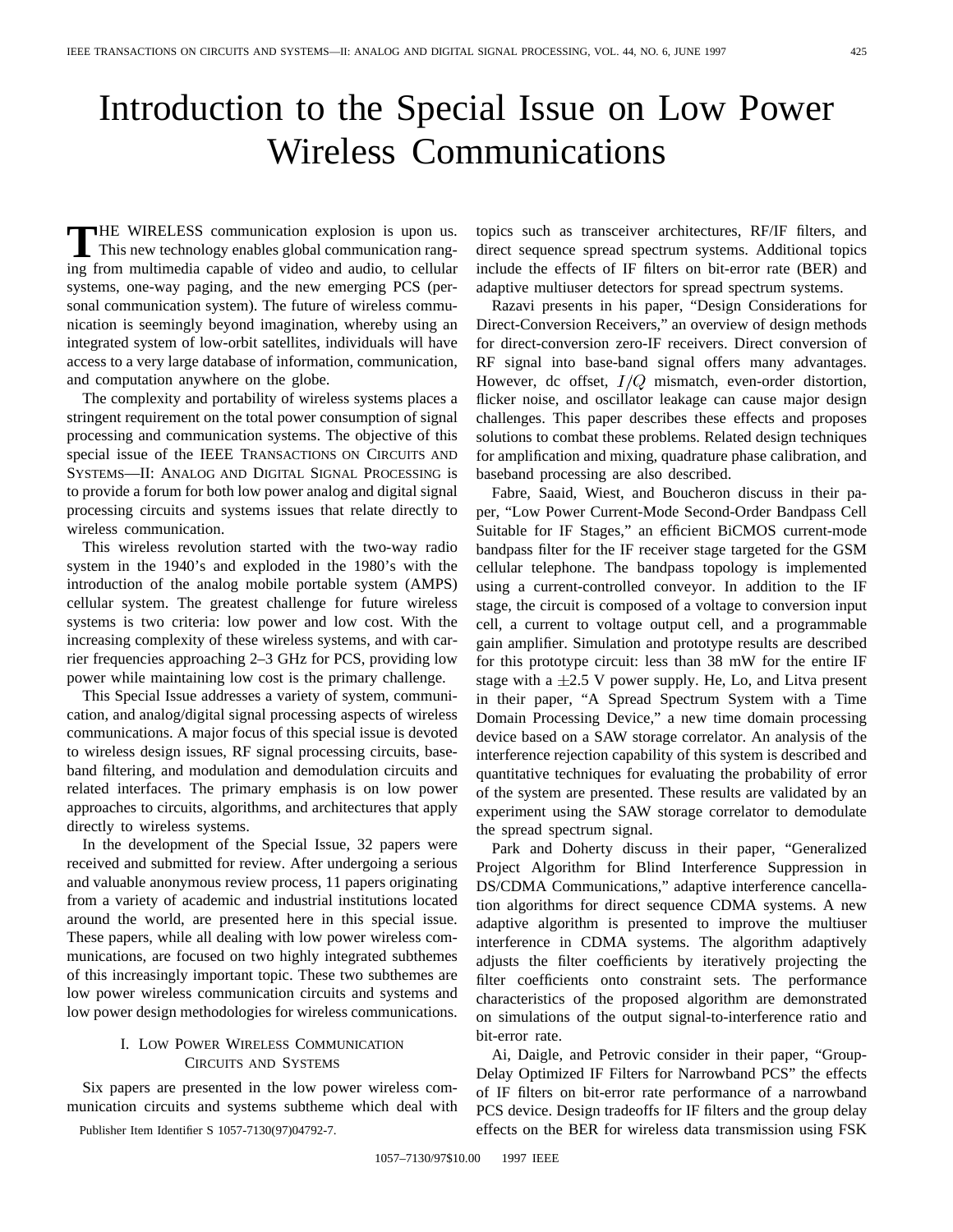modulation are also discussed. Dutta and Kiaei present in their paper, "Adaptive Multiuser Detector for Asynchronous DS-CDMA in Rayleigh Fading," an adaptive multiuser interference cancellation method for base-station receivers.

## II. LOW POWER DESIGN METHODOLOGIES FOR WIRELESS COMMUNICATIONS

Five papers are presented in the low power design methodologies for wireless communications subtheme. These papers consider topics such as estimating and bounding the power of digital multipliers, the design of low power RF power amplifiers, and developing algorithms for low power FIR digital filters. Additional topics include the effects of analog versus digital low power matched filter design and power management techniques in concert with new low energy register structures.

Satyanarayana and Parhi present in their paper, "A Theoretical Approach to Estimation of Bounds on Power Consumption in Digital Multipliers," a systematic strategy for bounding the power consumption in digital multipliers. This circuit structure is common to all forms of digital communication devices and therefore these power bounds are directly applicable to wireless systems, permitting predictions of battery life. The analysis is presented for both nonpipelined and bit level pipelined multipliers. Simulations of example multipliers are presented that verify the predicted theoretical bounds.

Izadpanah, Malkemes, Chukurov, and Cordell present in their paper, "Low Power Transmitter Experimental Prototype and Simulation for Personal Access Communications System (PACS)," both simulated and prototype results describing a PACS subscriber unit transmitter RF power amplifier. Transmitter spectral spreading and adjacent channel power ratio variations using both experimental and simulation based on GaAs FET, GaAs HBT, and InP HBT technologies are described. This paper presents an interesting comparison of the performance characteristics of different relevant technologies validated by physical results specific to the wireless communications problem.

Sankarayya, Roy, and Bhattacharya present in their paper, "Algorithms for Low Power and High Speed FIR Filter Realization Using Differential Coefficients," new algorithms for computing the convolution with the input data that is particularly amenable to both low power and high speed realizations of FIR filters. These algorithms use differences between the coefficients for computing the convolution, resulting in a reduction in the necessary computations per convolution as compared to a direct use of coefficients. Net energy savings of up to 50% with a two times speedup is achievable with this filter design technique.

Hahm, Friedman, and Titlebaum present in their paper, "A Comparison of Analog and Digital Circuit Implementations of Low Power Matched Filters for Use in Portable Wireless Communication Terminals," analog and digital circuit realizations of a parallel programmable matched filter in which minimum power dissipation is investigated as a function of data precision, filter length, operating frequency, and technology. A multidimensional design space is described in which an appropriate implementation strategy is determined based on specific technological and systems parameters.

Lang, Musoll, and Cortadella present in their paper, "Individual Flip-Flops with Gated Clocks for Low Power Datapaths," techniques to reduce energy consumption in registers by individually deactivating the clock signal when the state of the register is not being changed. New register structures are proposed and relevant energy minimization criteria are presented in terms of additional timing constraints and their effects on overall performance. The evaluations utilize structurespecific energy models and are validated by switch-level simulations and, for the applications considered, demonstrate significant reductions in energy.

This Special Issue presents a number of interesting strategies for designing and building low power wireless communications systems. Many aspects of the systems, circuits, and design methodologies presented in these articles are being developed and applied today in next generation wireless communications systems. As the wireless industry develops and matures, aggressive strategies will be required to provide practical low cost and low power solutions for the expanding wireless user community.

The Guest Editors would like to thank the Editor-in-Chief, Prof. John Choma, for supporting the development of this Special Issue and to Senior Editor, Gina Colacchio, as well as the staff at the IEEE for their assistance in producing this issue. We would also like to thank April Melton and Morgan Harris of Oregon State University and RuthAnn Williams of the University of Rochester for their assistance.

It is our sincere hope that this Special Issue will help augment and enhance the growing research and development efforts in low power wireless communications systems.

> Sayfe Kiaei, *Guest Editor* Oregon State University Corvallis, OR 97331 USA

Eby G. Friedman, *Guest Editor* University of Rochester Rochester, NY 14627 USA